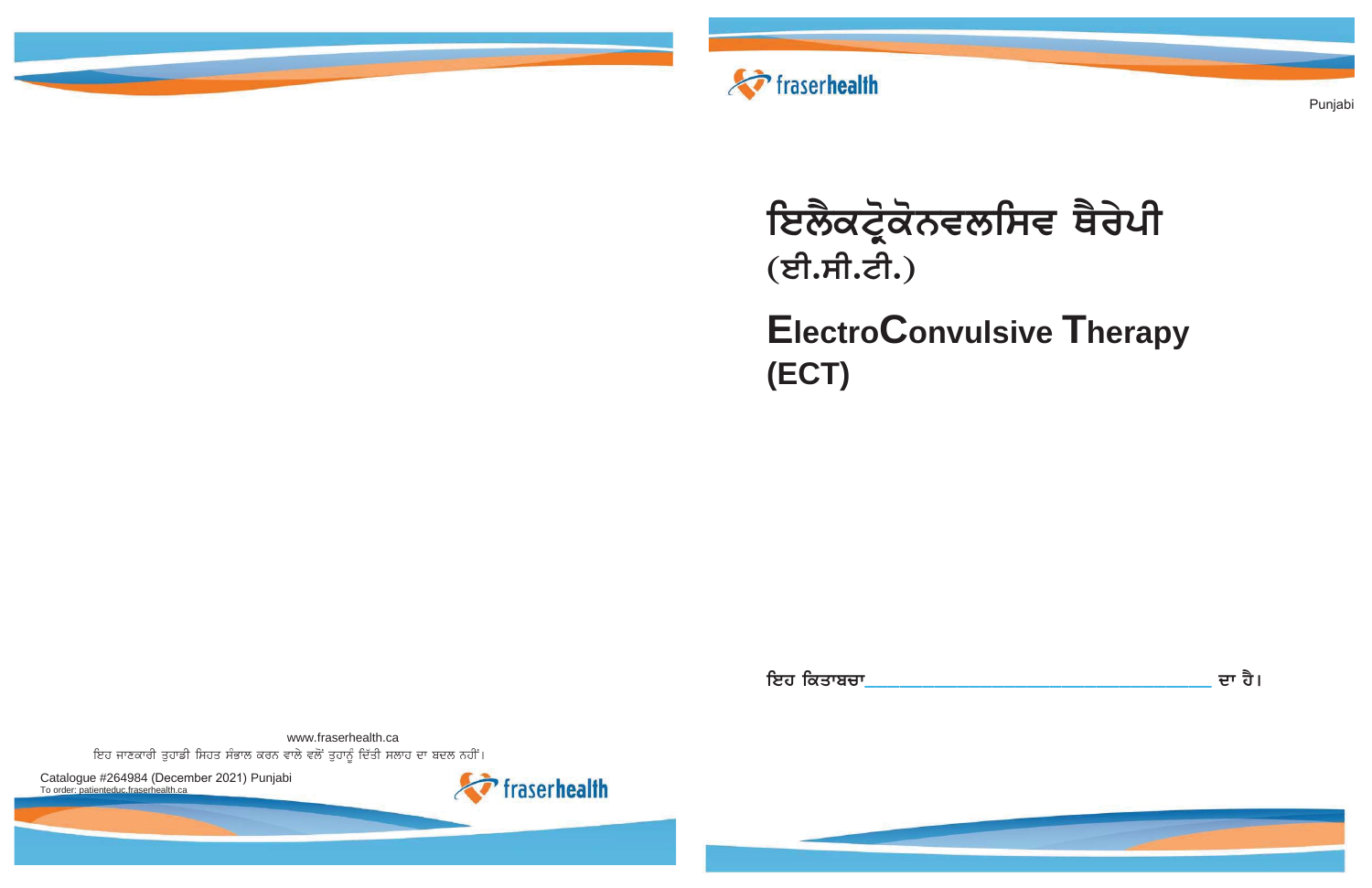| ਈ.ਸੀ.ਟੀ. ਦੇ ਆਮ ਗੌਣ ਪ੍ਰਭਾਵ ਅਤੇ ਆਪਣੇ ਆਪ ਉਨ੍ਹਾਂ ਦੀ ਦੇਖ ਭਾਲ            |
|--------------------------------------------------------------------|
| ਈ.ਸੀ.ਟੀ. ਦੁਆਰਾ ਤੁਹਾਡੇ ਪਹਿਲੀ ਵਾਰ ਇਲਾਜ ਤੋਂ ਪਹਿਲਾਂ 5                  |
|                                                                    |
|                                                                    |
|                                                                    |
|                                                                    |
|                                                                    |
|                                                                    |
|                                                                    |
|                                                                    |
|                                                                    |
| ਕਿਤਾਬਚੇ ਨੂੰ ਪੜ੍ਹਦੇ ਸਮੇਂ ਜਿਹੜੇ ਸੁਆਲ ਤੁਹਾਡੇ ਮਨ ਅੰਦਰ ਉੱਠਣ ਕਿਰਪਾ ਕਰ ਕੇ |

ਉਨ੍ਹਾਂ ਨੂੰ ਨੋਟ ਕਰੋ ਅਤੇ ਆਪਣੇ ਮਨੋਂ ਚਿਕਿਤਸਿਕ, ਪਰਵਾਰਕ ਡਾਕਟਰ ਜਾਂ ਨਰਸ ਨਾਲ ਗਲ ਕਰੋ।

ਜੇ ਤੁਸੀਂ ਐਸੇ ਸ਼ਬਦ ਸੁਣੋ ਜਾਂ ਪੜ੍ਹ ਜਿਨ੍ਹਾਂ ਤੋਂ ਤੁਸੀਂ ਵਾਕਫ਼ ਨਹੀਂ ਤਾਂ ਸਾਡੇ ਕੋਲੋਂ ਪੁੱਛੋ ਅਸੀਂ ਤੁਹਾਨੂੰ ਸਮਝਾਵਾਂਗੇ।

ਅਸੀਂ ਉਮੀਦ ਕਰਦੇ ਹਾਂ ਕਿ ਇਹ ਜਾਣਕਾਰੀ ਤੁਹਾਨੂੰ ਇਹ ਸਮਝਣ ਵਿਚ ਮਦਦ ਕਰੇਗੀ ਕਿ ਇਲੈਕਟ੍ਰੋਕੋਨਵਲਸਿਵ ਥੈਰੇਪੀ ਕੀ ਹੈ ਅਤੇ ਤੁਹਾਡੀ ਦੇਖ ਭਾਲ ਦੇ ਹਿੱਸੇ ਵਜੋਂ ਕਿਉਂ ਚੁਣੀ ਗਈ ਹੈ।

ਇਹ ਕਿਤਾਬਚਾ ਡਾਕਟਰ ਵਲੋਂ ਤੁਹਾਨੂੰ ਦਿੱਤੀ ਸਲਾਹ ਤੋਂ ਇਲਾਵਾ ਹੈ। ਇਸ ਕਿਤਾਬਚੇ ਵਿਚ ਸਾਰੇ ਗੌਣ ਪ੍ਰਭਾਵਾਂ ਦਾ ਵਰਣਨ ਨਹੀਂ ਕੀਤਾ ਗਿਆ। ਆਪਣੀ ਕਿਸੇ ਚਿੰਤਾ ਜਾਂ ਗੌਣ ਪ੍ਰਭਾਵ ਜੋ ਇਸ ਕਿਤਾਬਚੇ ਵਿਚ ਨਹੀਂ ਦੱਸੇ ਗਏ ਉਨ੍ਹਾਂ ਬਾਰੇ ਆਪਣੇ ਮਨੋਂ ਚਿਕਿਤਸਿਕ ਜਾਂ ਪਰਵਾਰਕ ਡਾਕਟਰ ਨਾਲ ਗਲ ਕਰੋ।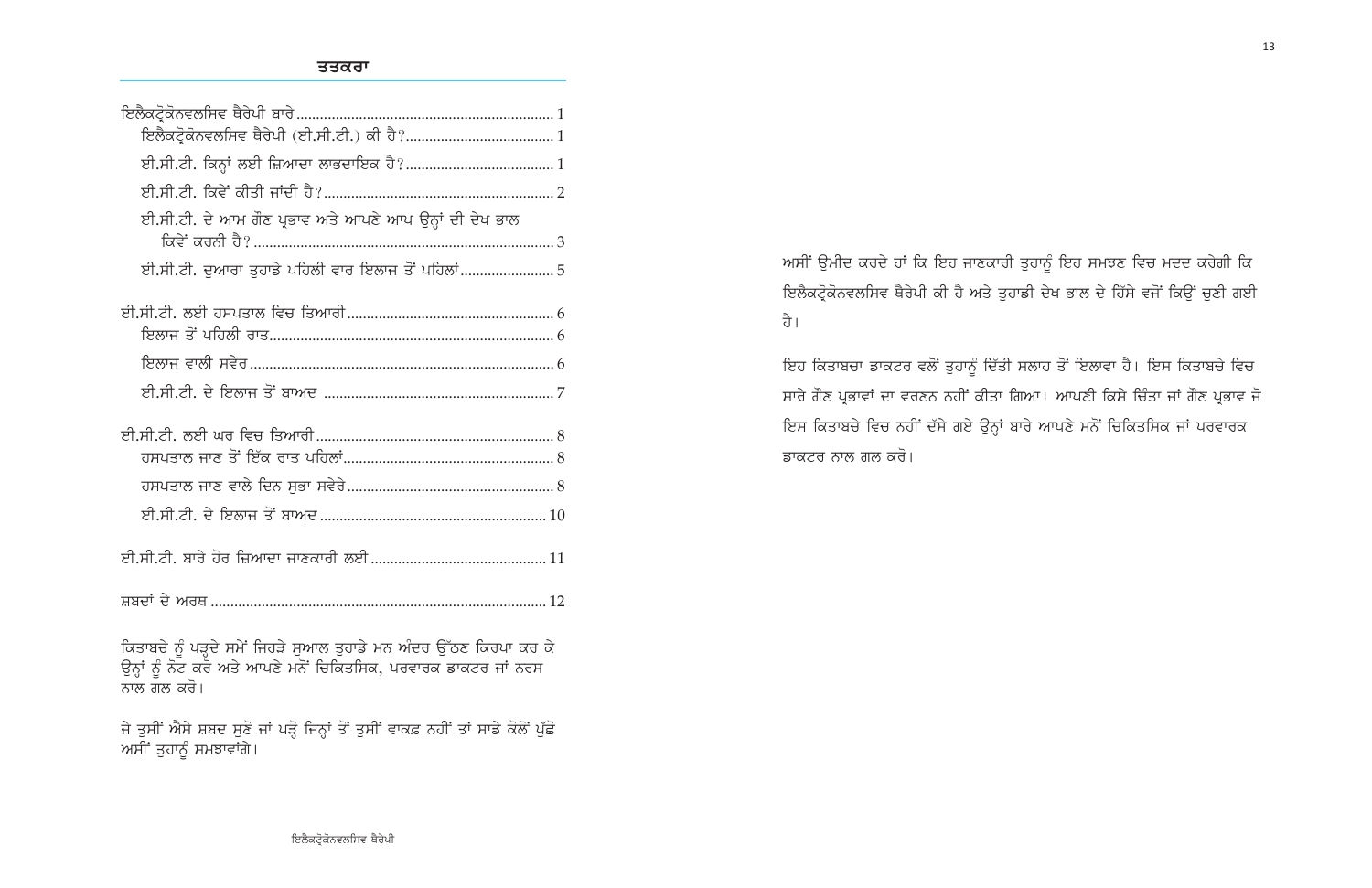#### ਐਨੇਸਥੀਜ਼ੀਆ (Anesthesia)

ਦਵਾਈ ਜੋ ਲੋਕਾਂ ਨੂੰ ਸੁਆਉਣ ਲਈ ਦਿੱਤੀ ਜਾਂਦੀ ਹੈ ਤਾਂ ਕਿ ਉਹ ਪਰੋਸੀਜਰ ਜਾਂ ਸਰਜਰੀ ਦੌਰਾਨ ਸੱਤੇ ਰਹਿਣ।

#### ਐਨੇਥਿਜ਼ਿਆਲੋਜਿਸਟ (Anesthesiologist)

ਉਹ ਡਾਕਟਰ ਜੋ ਕਈ ਕਿਸਮ ਦੇ ਪਰੋਸੀਜਰਾਂ ਅਤੇ ਸਰਜਰੀਆਂ ਲਈ ਲੋਕਾਂ ਨੂੰ ਸੁਆਉਂਦਾ ਹੈ।

#### ਡੇਲੂਸ਼ਨ (Delusion)

ਜਦੋਂ ਕਿਸੇ ਮਨੁੱਖ ਨੂੰ ਗਲਤ ਖ਼ਿਆਲ ਜਾਂ ਕਾਲਪਨਿਕ ਵਿਸ਼ਵਾਸ ਠੀਕ ਭਾਸਦੇ ਹਨ ਜਦ ਕਿ ਉਹ ਸੱਚੇ ਨਹੀਂ ਹੰਦੇ।

#### ਇਲੈੱਕਟ੍ਰੋਕਾਰਡੀਓਗਰਾਮ (Electrocardiogram)

ਜਿਸ ਨੂੰ ਈ.ਸੀ.ਜੀ. ਜਾਂ ਦਿਲ ਦੀ ਟਰੇਸ ਵੀ ਕਹਿੰਦੇ ਹਨ। 'ਇਲੈਕਟ੍ਰੋ' ਦਾ ਮਤਲਬ ਹੈ ਬਿਜਲੀ ਜਾਂ ਇਸ ਕੇਸ ਵਿਚ ਬਿਜਲਈ ਕ੍ਰਿਆਸ਼ੀਲਤਾ, 'ਕਾਰਡੀਓ' ਦਾ ਮਤਲਬ ਹੈ ਦਿਲ ਅਤੇ 'ਗਰਾਮ' ਦਾ ਮਤਲਬ ਹੈ ਪਿੰਟ ਕਰਨਾ।

ਇੱਕ ਟੈੱਸਟ ਜਿਸ ਵਿਚ ਦਿਲ ਦੀ ਬਿਜਲਈ ਕ੍ਰਿਆਸ਼ੀਲਤਾ ਚੈੱਕ ਕੀਤੀ ਜਾਂਦੀ ਹੈ ਜਾਂ ਪੜ੍ਹੀ ਜਾਂਦੀ ਹੈ ਅਤੇ ਉਸ ਦਾ ਨਤੀਜਾ ਪ੍ਰਿੰਟ ਕੀਤਾ ਜਾਂਦਾ ਹੈ।

#### ਇਲੈਕਟ੍ਰੋਕੋਨਵਲਸਿਵ ਥੈਰੇਪੀ (Electroconvulsive therapy)

ਜਿਸ ਨੂੰ ਈ.ਸੀ.ਟੀ. ਵੀ ਕਹਿੰਦੇ ਹਨ। 'ਇਲੈਕਟ੍ਰੋ' ਦਾ ਮਤਲਬ ਹੈ ਬਿਜਲੀ, 'ਕੋਨਵਲਸਿਵ' ਦਾ ਮਤਲਬ ਹੈ ਦੌਰਾ ਪਾਉਣਾ/ਪੈਣਾ, 'ਥੈਰੇਪੀ' ਦਾ ਮਤਲਬ ਹੈ ਇਲਾਜ ਬਿਜਲੀ ਦੀ ਵਰਤੋਂ ਨਾਲ ਦੌਰਾ ਪਾ ਕੇ ਇਲਾਜ ਕਰਨਾ।

#### ਹਲੂਸੀਨੇਸ਼ਨ (Hallucination)

-<br>ਜਦੋਂ ਕੋਈ ਮਨੁੱਖ ਕੁੱਝ ਦੇਖਦਾ ਜਾਂ ਸੁਣਦਾ ਹੈ ਜੋ ਉੱਥੇ ਹੁੰਦਾ ਹੀ ਨਹੀਂ।

#### ਇੰਟ੍ਰਾਵੀਨਸ (Intravenous)

ਇਸ ਨੂੰ ਆਈ.ਵੀ. ਵੀ ਕਹਿੰਦੇ ਹਨ। ਇੱਕ ਸਈ ਵਰਤ ਕੇ ਚਮੜੀ ਥੱਲੇ ਨਾੜੀ ਵਿਚ ਇੱਕ ਛੋਟੀ ਜਿਹੀ ਖਾਲੀ ਟਿਊਬ ਫ਼ਿਟ ਕੀਤੀ ਜਾਂਦੀ ਹੈ।

### ਇਲੈਕਟ੍ਰੋਕੋਨਵਲਸਿਵ ਥੈਰੇਪੀ ਬਾਰੇ

#### ਇਲੈਕਟ੍ਰੋਕੋਨਵਲਸਿਵ ਥੈਰੇਪੀ (ਈ.ਸੀ.ਟੀ.) ਕੀ ਹੈ?

ਇਸ ਇਲਾਜ ਦੌਰਾਨ ਦਿਮਾਗ਼ ਵਿਚ ਬੜੇ ਕੰਟਰੋਲ ਅਧੀਨ ਬੇਹੋਸ਼ੀ ਵਰਗਾ ਦੌਰਾ ਪੈਦਾ ਕਰਨ ਲਈ ਬਿਜਲੀ ਦੀ ਬਹਤ ਥੋੜ੍ਹੀ ਜਿਹੀ ਮਾਤਰਾ ਵਰਤੀ ਜਾਂਦੀ ਹੈ। ਹਾਲੇ ਸਾਨੂੰ ਇਹ ਪੱਕਾ ਪਤਾ ਨਹੀਂ ਕਿ ਇਸ ਦਾ ਕਿਵੇਂ ਅਸਰ ਹੁੰਦਾ ਹੈ, ਪਰ ਇਹ ਬੇਹੋਸ਼ੀ ਦਾ ਦੌਰਾ ਦਿਮਾਗ਼ ਵਿਚਲੇ ਰਸਾਇਨਕਾਂ ਵਿਚ ਤਬਦੀਲੀ ਕਰ ਕੇ ਦਿਮਾਗ਼ ਨੂੰ ਆਮ ਵਰਗੀ ਹਾਲਤ ਵਿਚ ਲਿਆਉਣ ਲਈ ਮਦਦ ਕਰਦਾ ਹੈ।

ਈ.ਸੀ.ਟੀ. ਦੀ ਵਰਤੋਂ ਆਮ ਤੌਰ ਤੇ ਬਹਤ ਜ਼ਿਆਦਾ ਦਬਾਅ ਦੀ ਹਾਲਤ ਵਿਚ ਕੀਤੀ ਜਾਂਦੀ ਹੈ। ਜਦੋਂ ਹੋਰ ਇਲਾਜਾਂ ਨਾਲ ਆਰਾਮ ਨਾ ਆਵੇ ਜਾਂ ਦਿਮਾਗ਼ੀ ਬਿਮਾਰੀ ਦਾ ਇਲਾਜ ਇੱਕ ਦਮ ਕਰਨ ਦੀ ਲੋੜ ਹੋਵੇ ਤਾਂ ਇਸ ਦੀ ਵਰਤੋਂ ਕੀਤੀ ਜਾ ਸਕਦੀ ਹੈ।

ਜੇ ਤਹਾਡੇ ਦਿਲ ਵਿਚ ਕੋਈ ਚਿੰਤਾ ਹੈ ਤਾਂ ਉਸ ਬਾਰੇ ਆਪਣੇ ਮਨੋਂ ਚਿਕਿਤਸਿਕ, ਪਰਵਾਰਕ ਡਾਕਟਰ ਜਾਂ ਨਰਸ ਨਾਲ ਗੱਲ ਕਰੋ।

#### ਈ.ਸੀ.ਟੀ. ਕਿਨ੍ਹਾਂ ਲਈ ਜ਼ਿਆਦਾ ਲਾਭਦਾਇਕ ਹੈ?

ਇਹ ਇਲਾਜ ੳਨ੍ਹਾਂ ੳਦਾਸ ਵਿਅਕਤੀਆਂ ਲਈ ਲਾਭਦਾਇਕ ਹੈ

- ਜੋ ਖ਼ੁਦਕੁਸ਼ੀ ਕਰ ਸਕਦੇ ਹਨ
- ਜਿਨ੍ਹਾਂ ਦੀ ਜ਼ਿਆਦਾ ਭਰਮ ਜਾਂ ਮਨੋਂ ਭ੍ਰਾਂਤੀ ਵਾਲੀ ਦਸ਼ਾ ਹੋਵੇ
- ਜਿਨ੍ਹਾਂ ਤੇ ਕਿਸੇ ਹੋਰ ਇਲਾਜ ਦਾ ਅਸਰ ਨਾ ਹੋ ਰਿਹਾ ਹੋਵੇ
- ਜੋ ਗੌਣ ਪੁਭਾਵਾਂ ਕਾਰਨ ਦਵਾਈ ਨਹੀਂ ਲੈ ਸਕਦੇ

ਕਈ ਵਾਰ ਈ.ਸੀ.ਟੀ. ਦੀ ਵਰਤੋਂ ਸਨਕੀ ਜਾਂ ਖੰਡਤ ਮਾਨਸਿਕਤਾ ਵਾਲੇ ਵਿਅਕਤੀਆਂ ਦੇ ਇਲਾਜ ਲਈ ਵੀ ਕੀਤੀ ਜਾਂਦੀ ਹੈ ਜਿਨ੍ਹਾਂ ਵਿਚ ਕਿਸੇ ਹੋਰ ਇਲਾਜ ਨਾਲ ਸੁਧਾਰ ਨਹੀਂ ਹੋਇਆ।

ਕਈ ਲੋਕ ਦਵਾਈਆਂ ਦੀ ਜਗ੍ਹਾ ਈ.ਸੀ.ਟੀ. ਦੁਆਰਾ ਇਲਾਜ ਦੀ ਚੋਣ ਕਰਦੇ ਹਨ।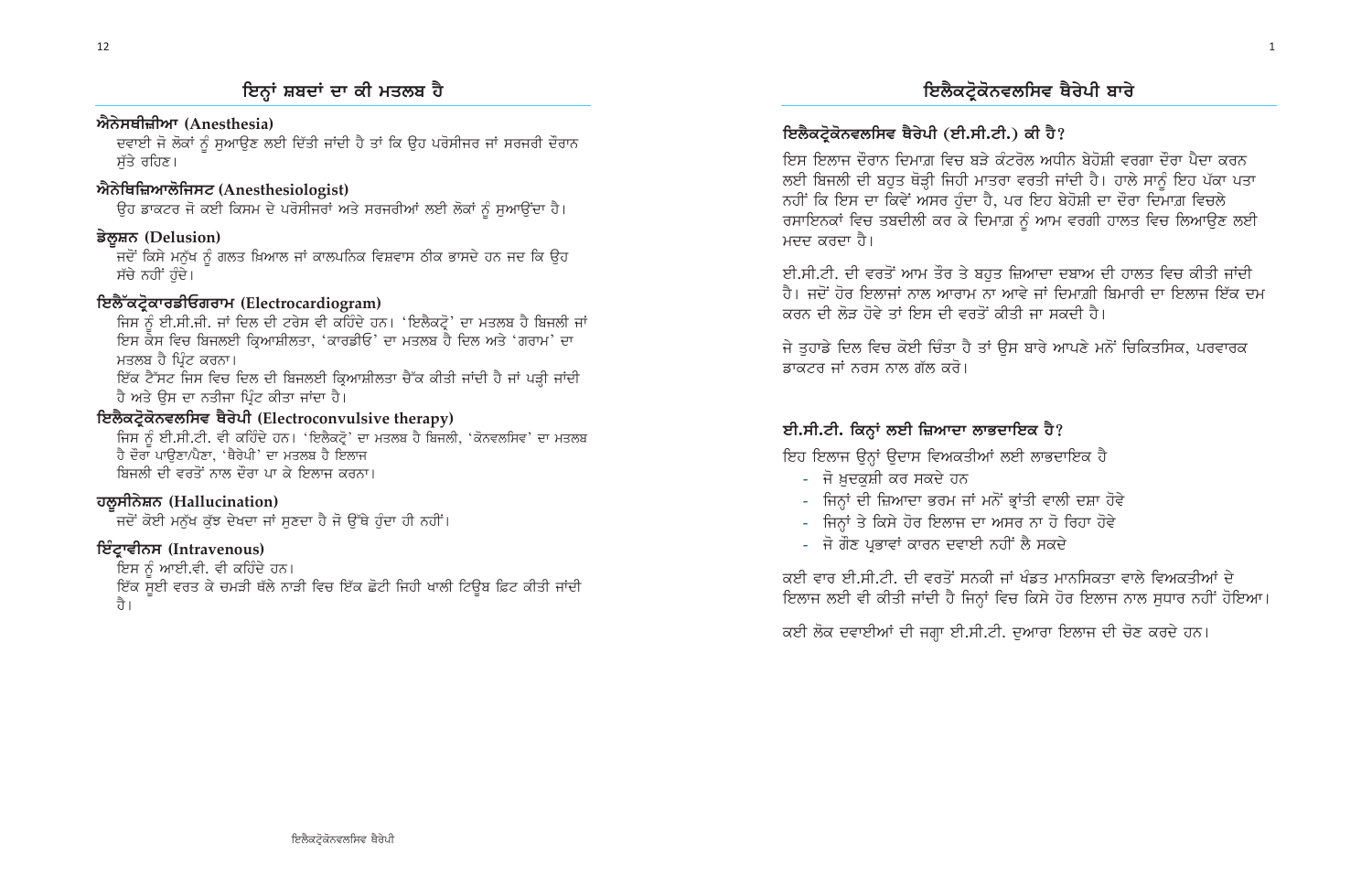#### ਈ.ਸੀ.ਟੀ. ਕਿਵੇਂ ਕੀਤੀ ਜਾਂਦੀ ਹੈ?

ਈ.ਸੀ.ਟੀ. ਹਸਪਤਾਲ ਵਿਚ ਕੀਤੀ ਜਾਂਦੀ ਹੈ। ਇਲਾਜ ਵਿਚ ਕੱਝ ਮਿੰਟ ਹੀ ਲਗਦੇ ਹਨ। ਤੁਹਾਨੂੰ ਦਵਾਈ ਦਿੱਤੀ ਜਾਂਦੀ ਹੈ ਤਾਂ ਕਿ ਤੁਸੀਂ ਇਲਾਜ ਦੌਰਾਨ ਸੁੱਤੇ ਰਹੋ। ਨਾੜੀ ਵਿਚ ਟੀਕਾ ਲਗਾਉਣ ਸਮੇਂ ਹੀ ਕੱਝ ਤਕਲੀਫ਼ ਹੰਦੀ ਹੈ।

ਐਨੇਸਥਿਜ਼ਿਆਲੋਜਿਸਟ (An anesthesiologist) ਤੁਹਾਨੂੰ 5 ਤੋਂ 10 ਮਿੰਟ ਤੱਕ ਸੌਣ ਲਈ ਦਵਾਈ ਦਿੰਦਾ ਹੈ। ਇਹ ਡਾਕਟਰ ਤੁਹਾਡੀਆਂ ਮਾਸਪੇਸ਼ੀਆਂ ਨੂੰ ਸ਼ਾਂਤ/ਨਰਮ/ਢਿੱਲਾ ਕਰਨ ਲਈ ਵੀ ਦਵਾਈ ਦਿੰਦਾ ਹੈ ਤਾਂਕਿ ਬੇਹੋਸ਼ੀ ਵਿਚ ਦੌਰੇ ਸਮੇਂ ਘੱਟ ਤੋਂ ਘੱਟ ਹਿੱਲ ਜੁੱਲ ਹੋਵੇ।

ਡਾਕਟਰਾਂ ਦੀ ਟੀਮ ਸਾਰਾ ਸਮਾਂ ਤੁਹਾਡੇ ਖ਼ੁਨ ਦਾ ਦਬਾਅ, ਦਿਲ ਦੀ ਧੜਕਣ ਅਤੇ ਸਾਹ ਦੀ ਗਤੀ ਦਾ ਧਿਆਨ ਰੱਖਦੀ ਹੈ।

ਮਨੋਂ ਚਿਕਿਤਸਿਕ ਤੁਹਾਡੇ ਸਿਰ ਤੇ ਦੋ ਇਲੈਕਟ੍ਰੋਡ ਲਗਾਉਂਦਾ ਹੈ ਜਾਂ ਤੇ ਸਿਰ ਦੇ ਇੱਕੋ ਪਾਸੇ (ਯੂਨੀਲੈਟਰਲ) ਦੋ ਇਲੈਕਟਰੋਡ (electrodes) ਜਾਂ ਦੋਹਾਂ ਪਾਸਿਆਂ (ਬਾਈਲੈਟਰਲ) ਤੇ ਇੱਕ ਇੱਕ ਇਲੈਕਟਰੋਡ ਲਗਾਉਂਦਾ ਹੈ। ਇਨ੍ਹਾਂ ਇਲੈਕਟਰੋਡਾਂ ਰਾਹੀਂ ਬਿਜਲੀ ਦਾ ਕਰੰਟ ਸੰਚਾਰਤ ਕੀਤਾ ਜਾਂਦਾ ਹੈ। ਤੁਹਾਡੇ ਦਿਮਾਗ਼ ਵਿਚ ਹੋ ਰਹੀ ਸਰਗਰਮੀ ਦਾ ਨਿਰੀਖਣ ਕਰਨ ਲਈ ਤੁਹਾਡੇ ਸਿਰ ਤੇ ਸੈਂਸਰ ਲਗਾਏ ਜਾਂਦੇ ਹਨ।

ਥੋੜ੍ਹੀ ਜਿਹੀ ਬਿਜਲੀ ਨਾਲ ਤੁਹਾਡੇ ਦਿਮਾਗ਼ ਵਿਚ ਤਕਰੀਬਨ ਇੱਕ ਮਿੰਟ ਲਈ ਬੇਹੋਸ਼ੀ ਵਿਚ ਦੌਰਾ ਜਿਹਾ ਪੈਂਦਾ ਹੈ।

ਜਦੋਂ ਤੁਸੀਂ ਬੇਹੋਸ਼ੀ ਤੋਂ ਜਾਗਦੇ ਹੋ ਤਾਂ ਤੁਸੀਂ ਸਿਹਤਯਾਬੀ ਵਾਲੀ ਜਗ੍ਹਾ ਵਿਚ ਹੁੰਦੇ ਹੋ, ਜਿੱਥੇ ਜਦ ਤੱਕ ਤੁਸੀਂ ਪੂਰੀ ਤਰ੍ਹਾਂ ਸੰਭਲ ਨਾ ਜਾਓ ਨਰਸਾਂ ਤੁਹਾਡਾ ਧਿਆਨ ਰੱਖਦੀਆਂ ਹਨ।

ਤਹਾਡਾ ਮਨੋਂ ਚਿਕਿਤਸਿਕ ਤਹਾਡੇ ਨਾਲ ਗਲ ਬਾਤ ਕਰ ਕੇ ਦੱਸੇਗਾ ਕਿ ਤਸੀਂ ਕਿੰਨੀ ਵਾਰ ਇਲਾਜ ਕਰਵਾਉਣਾ ਹੈ ਅਤੇ ਕਿੰਨੀ ਕਿੰਨੀ ਦੇਰ ਬਾਅਦ ਇਲਾਜ ਹੋਣਾ ਹੈ।

ਇੱਕ ਵਾਰ ਜਦੋਂ ਤੁਸੀਂ ਠੀਕ ਮਹਿਸੂਸ ਕਰਨਾ ਸ਼ੁਰੂ ਕਰੋ ਤਾਂ ਤੁਹਾਡਾ ਮਨੋਂ ਚਿਕਿਤਸਿਕ ਤੁਹਾਨੂੰ ਠੀਕ ਰੱਖਣ ਲਈ ਕਈ ਵਿਕਲਪਾਂ ਬਾਰੇ ਸੋਚਦਾ ਹੈ। ਵਿਕਲਪ ਇਹ ਹੋ ਸਕਦੇ ਹਨ:

- ਮਨੋਵਿਗਿਆਨਿਕ ਦਵਾਈਆਂ
- ਗਲ ਬਾਤ ਕਰਨ ਰਾਹੀਂ ਇਲਾਜ (ਜਿਸ ਨੂੰ ਸਾਈਕੋਥੈਰੇਪੀ ਵੀ ਕਹਿੰਦੇ ਹਨ, ਇਸ ਵਿਚ ਤੁਸੀਂ ਇੱਕ ਸਿੱਖਿਆ ਪ੍ਰਾਪਤ ਪੇਸ਼ਾਵਰ ਨਾਲ ਗਲ ਬਾਤ ਕਰਦੇ ਹੋ)
- ਈ.ਸੀ.ਟੀ. ਦਾ ਅਸਰ ਨੂੰ ਬਰਕਰਾਰ ਰੱਖਣ ਲਈ (ਆਮ ਤੌਰ ਤੇ ਮਹੀਨੇ ਵਿਚ ਇੱਕ ਤੋਂ ਚਾਰ ਵਾਰ ਹਸਪਤਾਲ ਵਿਚ ਆਉਣ ਸਮੇਂ ਕੀਤਾ ਜਾਂਦਾ ਹੈ)

### ਈ.ਸੀ.ਟੀ. ਬਾਰੇ ਹੋਰ ਜ਼ਿਆਦਾ ਜਾਣਕਾਰੀ ਲਈ

#### ਵੀਡੀਓ

ਥੈਰੇਪੀ ਸਟੈਂਡਰਡਜ਼ ਦੀ ਵੈੱਬਸਾਈਟ: www.canects.org 'ਪੇਸ਼ੈਂਟਸ & ਫ਼ੈਮਲੀਜ਼' ਤੇ ਜਾਓ। ਵੀਡੀਓ ਅੰਗਰੇਜ਼ੀ, ਫ਼ਰੈਂਚ, ਪੰਜਾਬੀ, ਅਤੇ ਕੈਂਟੋਨੀਜ਼ ਵਿਚ ਉਪਲਬਧ ਹਨ।

Canadian Electroconvulsive Therapy Survey and Canadian Electroconvulsive Therapy Standards Web site: www.canects.org Go to 'Patients & Families' tab. Videos available in English, French, Punjabi, and Cantonese

• ਇੰਟਰਨੈਸ਼ਨਲ ਸੁਸਾਇਟੀ ਫ਼ਾਰ ਈ.ਸੀ.ਟੀ. ਅਤੇ ਨਿਊਰੋਸਟਿਮੂਲੇਸ਼ਨ ਦੀ ਵੈੱਬਸਾਈਟ: https://isen-ect.org  $\hat{u}$ ਮੈਨੋਟਿਸ & ਫ਼ੈਮਲੀਜ਼ $\hat{u}$  ਤੇ ਜਾਓ। 'ਐਜੁਕੇਸ਼ਨ ਕੰਟੈਂਟ' ਚੁਣੋ 'ਵੀਡੀਓਜ਼ ਫ਼ਾਰ ਈ.ਸੀ.ਟੀ. ਪਰੋਸੀਜਰ' ਵਾਲੀ ਲਿੰਕ ਚੁਣੋ International Society for ECT and Neurostimulation

Web site: https://isen-ect.org

Go to 'Resources for Patients'. Select 'Educational Content'. Choose the link to 'Videos of ECT Procedure'

• ਕੈਨੇਡੀਅਨ ਇਲੈਕਟ੍ਰੋਕੋਨਵਲਸਿਵ ਥੈਰੇਪੀ ਸਰਵੇ ਅਤੇ ਕੈਨੇਡੀਅਨ ਇਲੈਕਟ੍ਰੋਕੋਨਵਲਸਿਵ



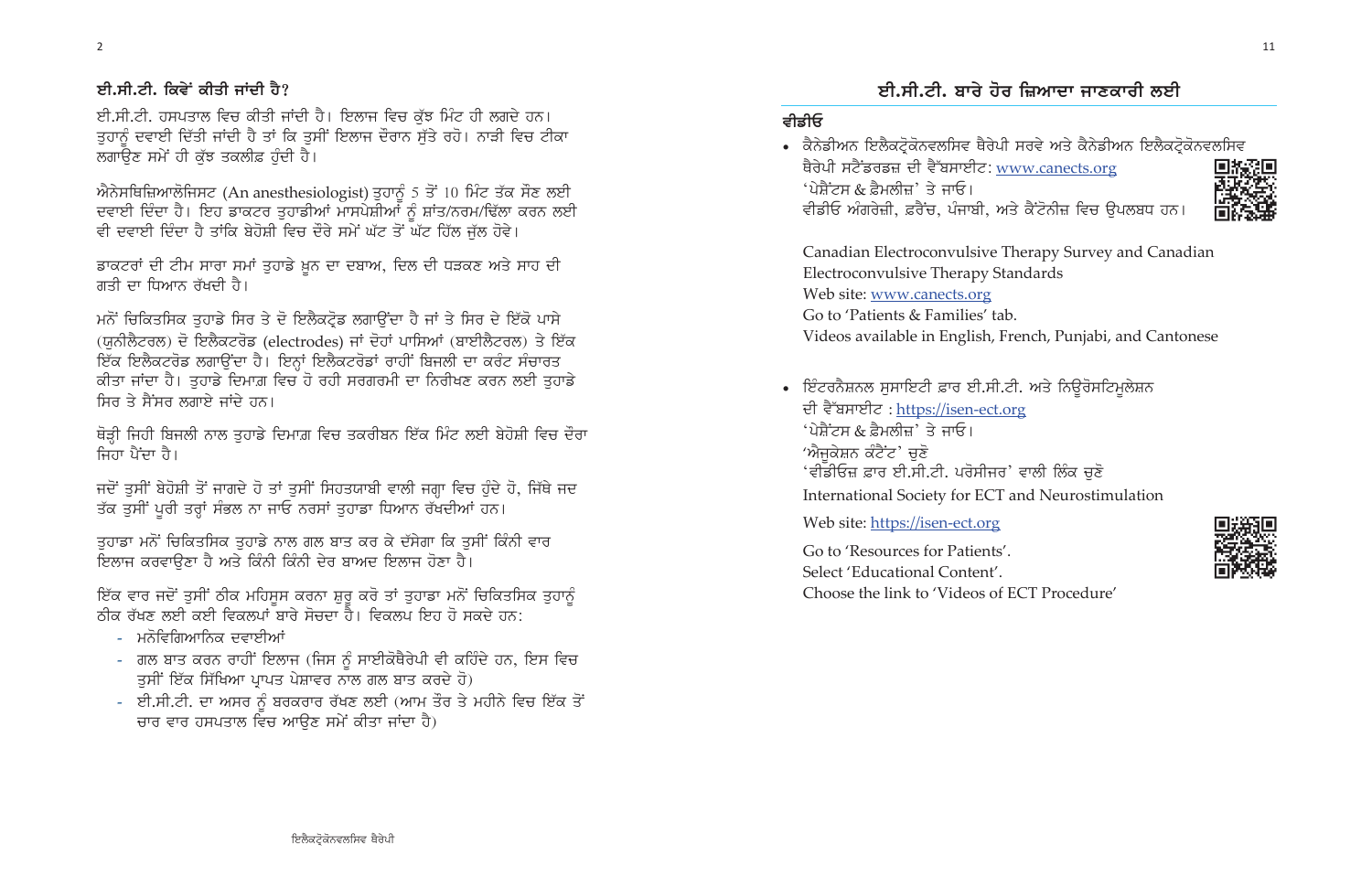#### ਈ.ਸੀ.ਟੀ. ਦੇ ਇਲਾਜ ਤੋਂ ਬਾਅਦ...

ਤੁਸੀਂ ਸਿਹਤਯਾਬੀ ਵਾਲੇ ਕਮਰੇ ਵਿਚ ਜਾਗਦੇ ਹੋ (ਇਸ ਨੂੰ ਪੋਸਟ ਐਨੇਸਥੈਟਿਕ ਕੇਅਰ ਯੂਨਿਟ ਜਾਂ ਪੀ.ਏ.ਸੀ.ਯੂ. ਵੀ ਕਹਿੰਦੇ ਹਨ)

ਜਦ ਤੱਕ ਤੁਸੀਂ ਪੂਰੀ ਤਰ੍ਹਾਂ ਹੋਸ਼ ਵਿਚ ਨਹੀਂ ਆ ਜਾਂਦੇ ਤੁਸੀਂ ਘੱਟੋ ਘੱਟ 1 ਘੰਟਾ ਸਿਹਤਯਾਬੀ ਵਾਲੇ ਕਮਰੇ ਵਿਚ ਰਹਿਣ ਦੀ ਉਮੀਦ ਕਰ ਸਕਦੇ ਹੋ। ਇਸ ਸਮੇਂ ਦੌਰਾਨ:

- ਤੁਹਾਨੂੰ ਮੁਖੌਟੇ ਦੁਆਰਾ ਜਾਂ ਨੱਕ ਵਿਚ ਨਲਕੀਆਂ ਰਾਹੀਂ ਆਕਸੀਜਨ ਦਿੱਤੀ ਜਾਂਦੀ ਹੈ।
- ਹਰ 5 ਤੋਂ 10 ਮਿੰਟਾਂ ਬਾਅਦ ਅਸੀਂ ਚੈੱਕ ਕਰਦੇ ਹਾਂ:
	- ਤੁਹਾਡੇ ਖ਼ੁਨ ਦਾ ਦਬਾਅ, ਨਬਜ਼ ਅਤੇ ਸਾਹ
	- ਤੁਸੀਂ ਕਿਵੇਂ ਸੋਚ ਰਹੇ ਹੋ ਜਾਣਨ ਲਈ ਤੁਹਾਡਾ ਨਾਮ, ਤੁਸੀਂ ਕਿੱਥੇ ਹੋ ਪੁੱਛਦੇ ਹਾਂ
	- ਤੁਹਾਡੇ ਪੱਠਿਆਂ ਦੀ ਤਾਕਤ ਦਾ ਅੰਦਾਜ਼ਾ ਲਗਾਉਣ ਲਈ ਅਸੀਂ ਤੁਹਾਨੂੰ ਹੱਥ ਘੁੱਟਣ ਲਈ ਅਤੇ ਸਿਰਹਾਣੇ ਤੋਂ ਸਿਰ ਚੱਕਣ ਲਈ ਕਹਿੰਦੇ ਹਾਂ।
- ਤੁਹਾਡੀ ਬਾਂਹ ਦੀ ਨਾੜੀ ਵਿਚੋਂ ਸੁਈ ਕੱਢ ਲਈ ਜਾਂਦੀ ਹੈ।

**ਘਰ ਵਿਚ,** ਇਲਾਜ ਤੋਂ ਬਾਅਦ ਪਹਿਲੇ 24 ਘੰਟੇ ਲਈ:

- ਹਲਕਾ ਜਿਹਾ ਨਾਸ਼ਤਾ ਲਵੋ
- ਬਾਕੀ ਸਾਰਾ ਦਿਨ ਘਰ ਵਿਚ ਸ਼ਾਂਤੀ ਨਾਲ ਆਰਾਮ ਕਰੋ।
- ਇੱਕ ਜ਼ਿੰਮੇਵਾਰ ਬਾਲਗ ਤੁਹਾਡੇ ਕੋਲ ਠਹਿਰੇ।
- ਆਪਣੀਆਂ ਦਵਾਈਆਂ ਤੁਸੀਂ ਆਮ ਵਾਂਗ ਲਵੋ।
- ਇਕੱਲੇ ਸਫ਼ਰ ਨਾ ਕਰੋ।
- ਬੱਸ ਗੱਡੀ ਆਦਿ ਵਿਚ ਸਫ਼ਰ ਨਾ ਕਰੋ।
- ਗੱਡੀ ਨਾ ਚਲਾਓ।
- ਸ਼ਰਾਬ ਨਾ ਪੀਓ।
- ਇਨ੍ਹਾਂ ਸਾਵਧਾਨੀਆਂ ਦਾ ਪਾਲਨ ਕਰਨਾ ਬੜਾ ਮਹੱਤਵਪੂਰਨ ਹੈ ਕਿਉਂਕਿ ਨੋਟ: ਐਨੇਸਥੀਜ਼ੀਏ ਅਤੇ ਇਲਾਜ ਦਾ ਅਸਰ ਕਈ ਘੰਟਿਆਂ ਤੱਕ ਰਹਿ ਸਕਦਾ ਹੈ। ਹੋ ਸਕਦਾ ਹੈ ਕਿ ਤਸੀਂ ਠੀਕ ਮਹਿਸਸ ਨਾ ਕਰੋ ਜਾਂ ਡੌਰ ਭੌਰ ਹੋ ਜਾਓ ਇਸ ਲਈ ਕਿਸੇ ਵਿਅਕਤੀ ਦਾ ਤੁਹਾਡੇ ਕੋਲ ਹੋਣਾ ਬਹੁਤ ਜ਼ਰੂਰੀ ਹੈ।

ਯਾਦ ਰੱਖੋ ਹਫ਼ਤੇ ਅੰਦਰ ਦਬਾਰਾ ਇਲਾਜ ਦੇ ਦਿਨਾਂ ਦੇ ਦੌਰਾਨ ਗੱਡੀ ਨਾ ਚਲਾਓ।

#### ਈ.ਸੀ.ਟੀ. ਦੇ ਗੌਣ ਪ੍ਰਭਾਵ ਅਤੇ ਆਪਣੇ ਆਪ ਉਨ੍ਹਾਂ ਦੀ ਦੇਖ ਭਾਲ ਕਿਵੇਂ ਕਰਨੀ ਹੈ

ਜੇ ਇਲਾਜ ਨਾਲ ਕੋਈ ਗੌਣ ਪ੍ਰਭਾਵ ਨਜ਼ਰ ਆਉਣ ਤਾਂ ਆਪਣੇ ਮਨੋਂ ਚਿਕਿਤਸਿਕ, ਪਰਵਾਰਕ ਡਾਕਟਰ ਜਾਂ ਨਰਸ ਨੂੰ ਹਮੇਸ਼ਾਂ ਦੱਸੋ।

#### ਆਮ ਗੌਣ ਪ੍ਰਭਾਵ

ਮਾਸ ਪੇਸ਼ੀਆਂ ਦਾ ਆਕੜਨਾ ਇਹ ਆਮ ਤੌਰ ਤੇ ਮਾਸ ਪੇਸ਼ੀਆਂ ਨੂੰ ਸ਼ਾਂਤ/ਨਰਮ ਕਰਨ ਵਾਲੀ ਦਵਾਈ ਕਾਰਨ ਹੰਦਾ ਹੈ।

#### ਪ੍ਰੇਸ਼ਾਨੀ

ਤੁਸੀਂ ਪਰੇਸ਼ਾਨ ਹੋ ਸਕਦੇ ਹੋ ਜਾਂ ਤੁਹਾਨੂੰ ਤਾਰੀਖ਼ ਜਾਂ ਸਮੇਂ ਦਾ ਪਤਾ ਨਹੀਂ ਲੱਗਦਾ (ਬੌਂਦਲੇ ਹੋਣਾ)। ਇਹ ਸੌਣ ਵਾਲੀ ਦਵਾਈ (ਐਨੇਸਥੀਜ਼ੀਆ) ਕਾਰਨ ਜਾਂ ਇਲਾਜ ਕਾਰਨ ਹੋ ਸਕਦਾ ਹੈ। ਇਹ ਥੋੜ੍ਹੇ ਸਮੇਂ ਲਈ ਹੀ ਹੰਦਾ ਹੈ।

#### ਯਾਦਦਾਸ਼ਤ ਵਿਚ ਕਮੀ

ਤੁਹਾਨੂੰ ਇਲਾਜ ਬਾਰੇ ਯਾਦ ਨਾ ਰਹੇ। ਇਲਾਜ ਤੋਂ ਬਾਅਦ ਕਈ ਦਿਨਾਂ ਜਾਂ ਹਫ਼ਤਿਆਂ ਤੱਕ ਤੁਸੀਂ ਭੁੱਲ ਸਕਦੇ ਹੋ ਜਾਂ ਯਾਦ ਕਰਨਾ ਔਖਾ ਹੁੰਦਾ ਹੈ ਕਿ ਥੋੜ੍ਹੀ ਦੇਰ ਪਹਿਲੇ ਕੀ ਹੋਇਆ ਸੀ (ਸ਼ਾਰਟ ਟਰਮ ਯਾਦਦਾਸ਼ਤ ਵਿਚ ਕਮੀ)। ਇਹ ਆਹਿਸਤਾ ਆਹਿਸਤਾ ਨੀਕ ਹੋ ਜਾਂਦਾ ਹੈ।

#### ਆਪਣੀ ਦੇਖ ਭਾਲ ਕਿਵੇਂ ਕਰਨੀ ਹੈ

- ਗਰਮ ਪਾਣੀ ਨਾਲ ਨ੍ਹਾਉ।
- ∙ ਕੱਝ ਹਲਕੀ ਵਰਜਸ਼ ਕਰੋ ਜਿਵੇਂ ਕਿ ਅੰਗੜਾਈ ਲੈਣਾ ਅਤੇ ਸੈਰ ਕਰਨਾ।
- ਦਰਦਾਂ ਲਈ ਸਾਦੀ ਐਸੀਟਾਮਿਨੋਫਿਨ (ਆਮ ਟੈਲੀਨੋਲ) ਲਵੋ।
- ਇਸ ਪਰੇਸ਼ਾਨੀ ਬਾਰੇ ਆਪਣੇ ਪਰਵਾਰ ਅਤੇ ਦੋਸਤਾਂ ਨੂੰ ਦੱਸੋ ਤਾਂ ਕਿ ਉਹ ਤੁਹਾਨੂੰ ਹੌਸਲਾ ਦੇਣ ਅਤੇ ਦੱਸਣ ਕਿ ਤੁਸੀਂ ਕਿੱਥੇ ਹੋ, ਅੱਜ ਕੀ ਵਾਰ ਹੈ ਅਤੇ ਕੀ ਟਾਈਮ ਹੈ।

- ਹਰ ਇੱਕ ਦਿਨ ਦੇ ਕੰਮਾਂ ਦੀ ਡਾਇਰੀ ਬਣਾਓ।
- ∙ ਹਰ ਇਲਾਜ ਤੋਂ ਪਹਿਲਾਂ ਅਤੇ ਇਲਾਜਾਂ ਦੇ ਦਰਮਿਆਨ ਮਹੱਤਵਪੂਰਨ ਤਾਰੀਖ਼ਾਂ ਅਤੇ ਟਾਈਮ ਨੋਟ ਕਰੋ।
- ਕੈਲੰਡਰ ਤੇ ਹਰ ਰੋਜ਼ ਤਾਰੀਖ਼ ਤੇ ਨਿਸ਼ਾਨ ਲਗਾਓ।
- ਆਪਣੇ ਪਰਵਾਰ ਅਤੇ ਦੋਸਤਾਂ ਨੰ ਚੀਜ਼ਾਂ ਯਾਦ ਕਰਨ ਵਿਚ ਮਦਦ ਕਰਨ ਲਈ ਕਹੋ।
- ਜੱਦ ਤੱਕ ਤੁਸੀਂ ਸਾਫ਼ ਨਹੀਂ ਸੋਚਦੇ ਅਤੇ ਤੁਹਾਡੀ ਚੇਤਾ ਸ਼ਕਤੀ ਵਾਪਸ ਨਹੀਂ ਆ ਜਾਂਦੀ ਕੋਈ ਵੱਡਾ ਫ਼ੈਸਲਾ ਨਾ ਲਵੋ।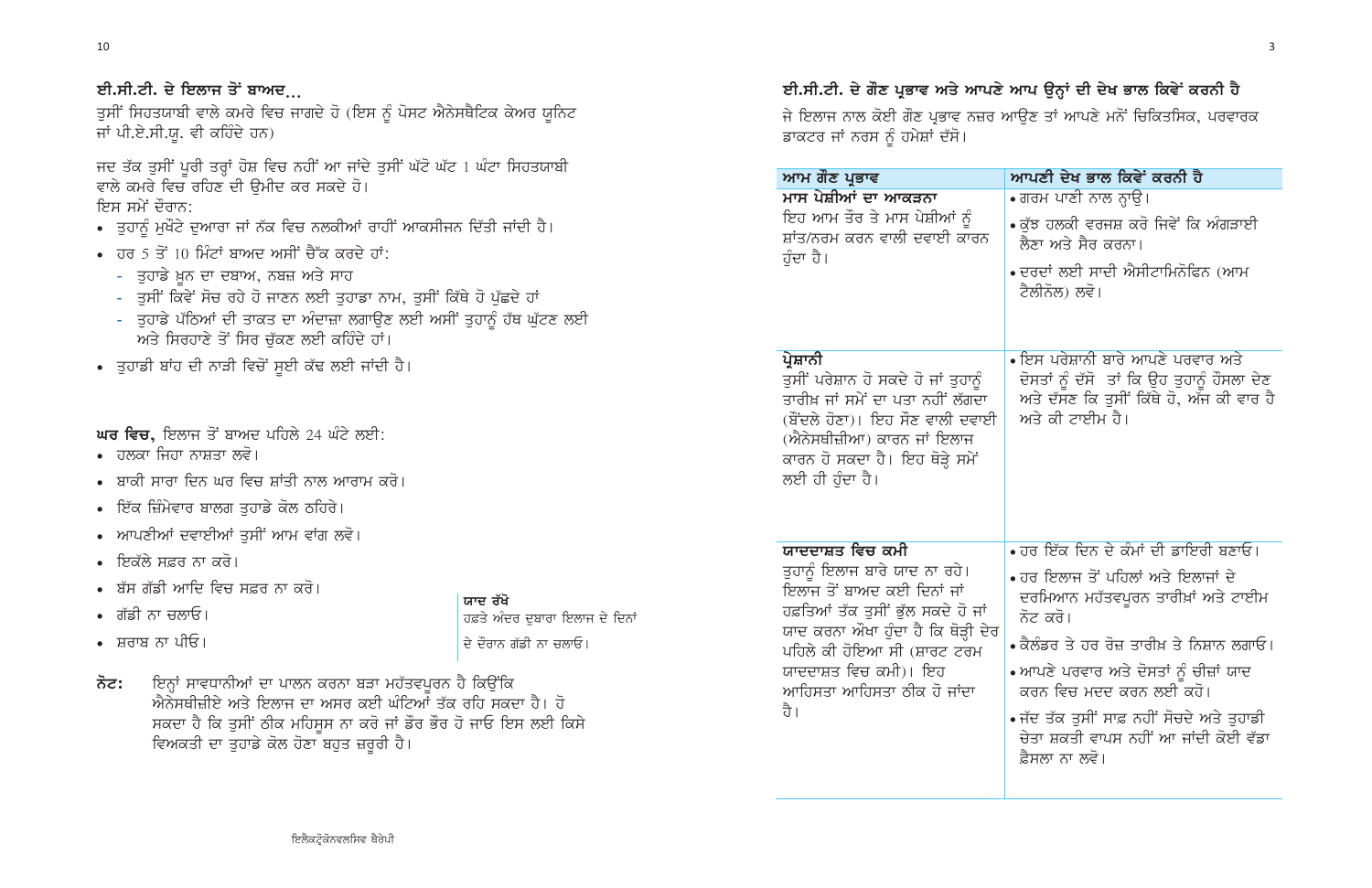| ਆਮ ਗੌਣ ਪ੍ਰਭਾਵ                                                                                            | ਆਪਣੀ ਦੇਖ ਭਾਲ ਕਿਵੇਂ ਕਰਨੀ ਹੈ                                                                                                                                 |  |
|----------------------------------------------------------------------------------------------------------|------------------------------------------------------------------------------------------------------------------------------------------------------------|--|
| ਸਿਰ ਦਰਦਾਂ<br>ਇਹ ਐਨੇਸਥੀਜ਼ੀਏ, ਇਲਾਜ ਜਾਂ ਕੁੱਝ<br>ਦੇਰ ਤੋਂ ਕੁੱਝ ਨਾ ਖਾਣ ਕਾਰਨ ਹੋ<br>ਸਕਦੀਆਂ ਹਨ।                   | • ਕੁੱਝ ਖਾਓ।                                                                                                                                                |  |
|                                                                                                          | ∙ ਸਿਰ ਦਰਦ ਜ਼ਿਆਦਾ ਤੇਜ਼ ਹੋਣ ਤੋਂ ਪਹਿਲਾਂ ਸਿਰ<br>ਦਰਦ ਦੀ ਦਵਾਈ ਮੰਗੋ।                                                                                              |  |
|                                                                                                          | • ਆਪਣੇ ਸਿਰ ਤੇ ਠੰਢਾ ਕੱਪੜਾ ਰੱਖੋ।                                                                                                                             |  |
|                                                                                                          | • ਹਨੇਰੇ ਕਮਰੇ ਵਿਚ ਆਰਾਮ ਕਰੋ।                                                                                                                                 |  |
|                                                                                                          | ∙ ਸੁਖ ਦੇਣ ਵਾਲਾ ਸੰਗੀਤ ਸੁਣੋ, ਜਾਂ ਸ਼ਾਂਤ ਹੋਣ ਲਈ<br>ਨਿਰਦੇਸ਼ਾਂ ਵਾਲੀ ਟੇਪ ਸੁਣੋ ਤਾਂ ਕਿ ਮਾਸ ਪੇਸ਼ੀਆਂ                                                                  |  |
|                                                                                                          | ਵਿਚ ਤਣਾੳ ਘਟਣ ਵਿਚ ਮਦਦ ਮਿਲੇ (ਤਣਾੳ<br>ਘੱਟ ਕਰਨ ਵਾਲੀ ਟੇਪ ਕਿੱਥੋਂ ਮਿਲਦੀ ਹੈ ਇਹ                                                                                     |  |
|                                                                                                          | ਆਪਣੀ ਨਰਸ ਨੂੰ ਪੁੱਛੋ)।                                                                                                                                       |  |
|                                                                                                          | ∙ ਦਰਦ ਤੋਂ ਧਿਆਨ ਹਟਾਉਣ ਲਈ ਛੱਤ ਦੀਆਂ<br>ਟਾਈਲਾਂ ਗਿਣੋ, ਸੋਚੋ ਜਿਵੇਂ ਕਿ ਤੁਸੀਂ ਕਿਸੇ ਮਨ<br>ਭਾਉਂਦੀ ਜਗ੍ਹਾ ਵਿਚ ਸੈਰ ਕਰ ਰਹੇ ਹੋ, ਕੁੱਝ ਪੜ੍ਹੋ,<br>ਡਰਾਇੰਗ ਕਰੋ ਜਿਹੇ ਤਰੀਕੇ ਵਰਤੋ। |  |
| ਪੇਟ ਵਿਚ ਗੜ ਬੜ<br>ਐਨੇਸਥੀਜ਼ੀਏ ਕਾਰਨ ਜਾਂ ਕੁੱਝ ਦੇਰ ਤੋਂ<br>ਕੁੱਝ ਵੀ ਨਾ ਖਾਣ ਪੀਣ ਕਾਰਨ ਪੇਟ ਵਿਚ<br>ਗੜਬੜ ਹੋ ਸਕਦੀ ਹੈ। | ∙ ਸੁੱਕਾ ਟੋਸਟ ਜਾਂ ਕਰੈਕਰ ਜਿਹਾ ਥੋੜ੍ਹਾ ਖਾਣਾ ਖਾਓ<br>ਜਿਸ ਨਾਲ ਪੇਟ ਨੂੰ ਕੁੱਝ ਆਰਾਮ ਮਿਲੇ।                                                                             |  |
|                                                                                                          | ∙ ਜਿੰਜਰ ਏਲ (ginger ale) ਜਾਂ ਪਾਣੀ ਜਿਹੇ<br>ਤਰਲ ਪਦਾਰਥ ਪੀਓ।                                                                                                    |  |
|                                                                                                          | • ਆਰਾਮ ਕਰੋ।                                                                                                                                                |  |
|                                                                                                          | ∙ ਪੇਟ ਵਿਚ ਜ਼ਿਆਦਾ ਗੜਬੜ ਹੋਣ ਤੋਂ ਪਹਿਲਾਂ ਹੀ<br>ਪੇਟ ਲਈ ਦਵਾਈ ਮੰਗੋ।                                                                                               |  |
|                                                                                                          |                                                                                                                                                            |  |
|                                                                                                          |                                                                                                                                                            |  |

.<br>ਫ਼ੋਟੋ ਪਹਿਚਾਣ ਪੱਤਰ

ਖਾਧੀਆਂ ਸਾਰੀਆਂ ਦਵਾਈਆਂ ਦੀ ਲਿਸਟ।

ਣੀ ਕੇਸ

ਰਿ ਲੈ ਕੇ ਜਾਏਗਾ ਅਤੇ ਅਗਲੇ 24 ਘੰਟੇ ਤੁਹਾਡ<mark>ੇ</mark> ਕੋਲ

```
ਾਲ ਦਾ ਗਾਊਨ ਅਤੇ ਪੈਂਟ ਪਹਿਨੋ।
-<br>ਸਾਹ ਦੀ ਗਤੀ ਅਤੇ ਟੈਂਪਰੇਚਰ ਚੈੱਕ ਕਰਾਂਗੇ।
 ਸੂਈ ਲਗਾਵਾਂਗੇ।
ਨੂੰ ਪਿਸ਼ਾਬ ਕਰਨ ਲਈ ਜਾਣ ਵਾਸਤੇ ਕਹਾਂਂਗੇ। ਇਸ
ੱਨੂੰ ਗਿਲਿਆਂ ਹੋਣ ਤੋਂ ਬਚਾਉਗੇ।
<sup>ਰਹਾ</sup>ਨੂੰ:<br>ਰ ਕੇ ਕੇਸ ਵਿਚ ਰੱਖਣ ਲਈ ਕਹਾਂਗੇ।
.<br>ਵਚ ਰੱਖਣ ਲਈ ਕਹਾਂਗੇ।
```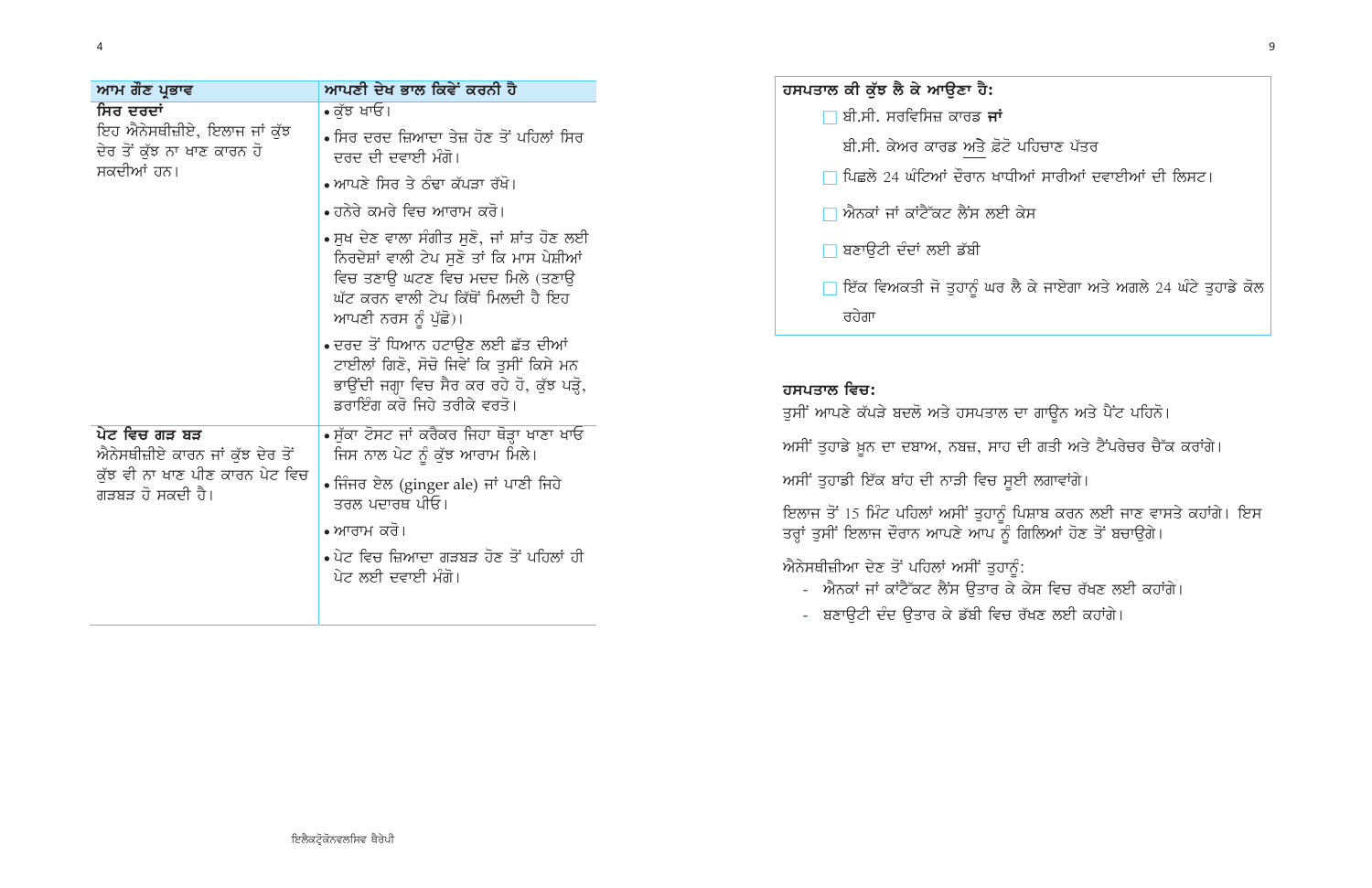### ਈ.ਸੀ.ਟੀ. ਲਈ ਘਰ ਵਿਚ ਤਿਆਰੀ

- ਇੱਕ ਐਸੇ ਜ਼ਿੰਮੇਵਾਰ ਬਾਲਗ ਵਿਅਕਤੀ ਦਾ ਇੰਤਜ਼ਾਮ ਕਰੋ:
	- ਜੋ ਤੁਹਾਨੂੰ ਹਸਪਤਾਲ ਲੈ ਕੇ ਆਵੇ ਅਤੇ ਫਿਰ ਵਾਪਸ ਘਰ ਲੈ ਜਾਵੇ।
	- ਜੋ ਇਲਾਜ ਤੋਂ ਬਾਅਦ ਪਹਿਲੇ 24 ਘੰਟੇ ਤੁਹਾਡੇ ਨਾਲ ਰਹੇ। ਇੰਜ ਇਹ ਸੁਨਿਸ਼ਚਿਤ ਕਰਨ ਲਈ ਕੀਤਾ ਜਾਂਦਾ ਹੈ ਕਿ ਇਲਾਜ ਤੋਂ ਬਾਅਦ ਤੁਸੀਂ ਪੂਰੀ ਤਰ੍ਹਾਂ ਹੋਸ਼ ਵਿਚ ਆ ਗਏ ਹੋ ਅਤੇ ਡੌਰ ਭੌਰ ਨਹੀਂ ਹੋ।

#### ਹਸਪਤਾਲ ਜਾਣ ਤੋਂ ਇੱਕ ਰਾਤ ਪਹਿਲਾਂ...

- ਨ੍ਹਾਓ। ਇਸ ਨਾਲ ਰਿਲੈਕਸ ਹੋਣ ਵਿਚ ਅਤੇ ਨੀਂਦ ਲਈ ਤੁਹਾਨੂੰ ਮਦਦ ਮਿਲੇਗੀ।
- ਆਪਣੇ ਵਾਲ ਧੋਵੋ ਅਤੇ ਸੁਕਾਓ। ਸਾਫ਼ ਵਾਲਾਂ ਨਾਲ ਬਿਜਲੀ ਦੇ ਕਰੰਟ ਦਾ ਸੰਚਾਲਨ ਅੱਛਾ ਹੰਦਾ ਹੈ।
- ਨੇਲ ਪਾਲਿਸ਼ ਅਤੇ ਹੋਰ ਸ਼ਿੰਗਾਰ ਸਮਗਰੀ ਉਤਾਰੋ।
- ਅੱਧੀ ਰਾਤ 12 ਵਜੇ ਤੋਂ ਬਾਅਦ ਕੱਝ ਨਾ ਖਾਓ ਪੀਓ। ਕੋਈ ਮਿੱਠੀ ਚੀਜ਼, ਗਮ, ਪਾਣੀ ਜਾਂ ਦਵਾਈ ਵੀ ਨਹੀਂ ਲੈਣੀ (ਜੇ ਕਰ ਡਾਕਟਰ ਨੇ ਕਿਹਾ ਹੋਵੇ ਤਾਂ ਹੀ ਲੈਣੀ ਹੈ)। ਤਹਾਡਾ ਪੇਟ ਖਾਲੀ ਹੋਣਾ ਚਾਹੀਦਾ ਹੈ ਤਾਂ ਕਿ ਇਲਾਜ ਦੌਰਾਨ ਜਾਂ ਇਲਾਜ ਤੋਂ ਬਾਅਦ ਜੇ ਤੁਸੀਂ ਠੀਕ ਮਹਿਸੁਸ ਨਾ ਕਰੋ ਅਤੇ ਉਲਟੀ ਜਿਹੀ ਆਵੇ ਤਾਂ ਸਾਹ ਘੁਟਨ ਜਾਂ ਤਰਲ ਦਾ ਤੁਹਾਡੀ ਸਵਾਸ ਨਲੀ ਵਿਚ ਜਾਣ ਦੇ ਚਾਂਸ ਘੱਟ ਹੋਣ (ਕਿਸੇ ਪਦਾਰਥ ਦਾ ਸਵਾਸ ਨਲੀ ਵਿਚ ਜਾਣਾ)।

#### ਹਸਪਤਾਲ ਜਾਣ ਵਾਲੇ ਦਿਨ ਸਭਾ ਸਵੇਰੇ...

- ਸਵੇਰੇ ਨਾ ਹੀ ਸ਼ਾਵਰ ਲਵੋ ਅਤੇ ਨਾ ਹੀ ਨ੍ਹਾਉ
- ਕੋਈ ਸ਼ਿੰਗਾਰ ਨਾ ਕਰੋ ਜਾਂ ਖੁਸ਼ਬੂ ਵਾਲੇ ਪਦਾਰਥ (ਸੈਂਟ, ਕਾਲਜਨ) ਨਾ ਵਰਤੋ।
- ਸਾਰੀਆਂ ਕੀਮਤੀ ਚੀਜ਼ਾਂ ਅਤੇ ਗਹਿਣੇ ਘਰ ਛੱਡੋ।
- ਜੇ ਅਸੀਂ ਤੁਹਾਨੂੰ ਕੋਈ ਦਵਾਈ ਖਾਣ ਲਈ ਕਹੀਏ ਤਾਂ ਉਹ ਐਪੂਆਂਇੰਟਮੈਂਟ ਤੋਂ 90 ਮਿੰਟ ਪਹਿਲਾਂ ਥੋੜ੍ਹੇ ਜਿਹੇ ਪਾਣੀ ਨਾਲ ਲਵੋ।

ਯਾਦ ਰੱਖੋ

ਨਹੀਂ ਖਾਣੀ ਪੀਣੀ।

ਇਲਾਜ ਖ਼ਤਮ ਹੋਣ ਤੱਕ ਕੋਈ ਚੀਜ਼

ਗਮ, ਮਿਠਆਈ ਜਾਂ ਪਾਣੀ ਵੀ ਨਹੀਂ।

• ਇਲਾਜ ਦੇ ਨਿਰਧਾਰਿਤ ਤੋਂ ਸਮੇਂ ਤੋਂ ਘੱਟੋ ਘੱਟ 30 ਮਿੰਟ ਪਹਿਲਾਂ ਹਸਪਤਾਲ ਪਹੁੰਚੋ।

#### ਈ.ਸੀ.ਟੀ. ਦੇ ਤੁਹਾਡੇ ਪਹਿਲੀ ਵਾਰ ਇਲਾਜ ਤੋਂ ਪਹਿਲਾਂ

ਤੁਹਾਡਾ ਮਨੋਂ ਚਿਕਿਤਸਿਕ ਤੁਹਾਨੂੰ ਇਲਾਜ ਬਾਰੇ ਵਿਸਥਾਰ ਨਾਲ ਦੱਸੇਗਾ ਅਤੇ ਸਹਿਮਤੀ ਫਾਰਮ ਤੇ ਦਸਖ਼ਤ ਕਰਨ ਲਈ ਤੁਹਾਨੂੰ ਕਹੇਗਾ। ਦਸਖ਼ਤ ਕਰਨ ਤੋਂ ਪਹਿਲਾਂ, ਇਲਾਜ ਬਾਰੇ ਤੁਹਾਡੇ ਮਨ ਵਿਚ ਕੋਈ ਸੁਆਲ ਜਾਂ ਚਿੰਤਾ ਹੋਵੇ ਤਾਂ ਉਸ ਬਾਰੇ ਪੁੱਛੋ।

|                                        | ਜੇ ਤਸੀਂ ਹਸਪਤਾਲ ਵਿਚ ਹੋ                                               | ਜੇ ਤਸੀਂ ਘਰ ਵਿਚ ਹੋ                                                                                    |
|----------------------------------------|---------------------------------------------------------------------|------------------------------------------------------------------------------------------------------|
| ਖ਼ੂਨ ਦੇ ਟੈੱਸਟ                          | ਇੱਕ ਤਕਨੀਕੀ ਮਾਹਿਰ<br>ਤੁਹਾਡੇ ਖ਼ੁਨ ਦਾ ਨਮੂਨਾ ਲੈਣ<br>ਲਈ ਤਹਾਡੇ ਕੋਲ ਆਵੇਗਾ। | ਖ਼ੁਨ ਦੇ ਟੈੱਸਟ ਲਈ ਅਤੇ ਈ.ਸੀ.ਜੀ.<br>ਲਈ ਤਹਾਡਾ ਪਰਵਾਰਕ ਡਾਕਟਰ                                               |
| ਇਲੈਕਟ੍ਰੋਕਾਰਡੀਓਗਰਾਮ<br>$($ ਈ.ਸੀ.ਜੀ. $)$ | ਈ.ਸੀ.ਜੀ ਕਰਨ ਲਈ ਇੱਕ<br>ਤਕਨੀਕੀ ਮਾਹਿਰ ਤਹਾਡੇ ਕੋਲ<br>ਆਵੇਗਾ।              | ਤੁਹਾਨੂੰ ਫਾਰਮ ਦੇਵੇਗਾ ਜੋ ਤੁਸੀਂ<br>ਲੈਬਾਰਟਰੀ ਵਿਚ ਲੈ ਕੇ ਜਾਉਗੇ।                                            |
| ਐਨੇਸਥੀਜ਼ੀਆ                             | ਐਨੇਸਥੀਜ਼ੀਆ ਦੇਣ ਵਾਲਾ<br>ਤੁਹਾਨੂੰ ਮਿਲਣ ਆਵੇਗਾ।                          | ਪ੍ਰੀ–ਐਡਮਿਸ਼ਨ ਕਲੀਨਿਕ ਵਾਲੇ<br>ਤੁਹਾਨੂੰ ਬੁਲਾ ਕੇ<br>ਐਨੇਸਥੀਜ਼ੀਆਲੋਜਿਸਟ ਨਾਲ<br>ਤਹਾਡੀ ਐਪਆਂਇੰਟਮੈਂਟ<br>ਬਣਾੳਣਗੇ। |
| ਇਲਾਜ ਦਾ ਸਮਾਂ                           | ਤੁਹਾਡੀ ਨਰਸ ਤੁਹਾਨੂੰ ਦੱਸੇਗੀ<br>ਕਿ ਤਸੀਂ ਇਲਾਜ ਲਈ ਕਦੋਂ<br>ਜਾਣਾ ਹੈ।       | ਬਕਿੰਗ ਦਫ਼ਤਰ ਵਾਲੇ ਫ਼ੋਨ ਕਰ ਕੇ<br>ਦੱਸਣਗੇ ਕਿ ਕਿਸ ਤਾਰੀਖ਼ ਕਿਸ ਸਮੇਂ<br>ਹਸਪਤਾਲ ਆੳਣਾ ਹੈ ਅਤੇ ਕਿੱਥੇ<br>ਜਾਣਾ ਹੈ। |